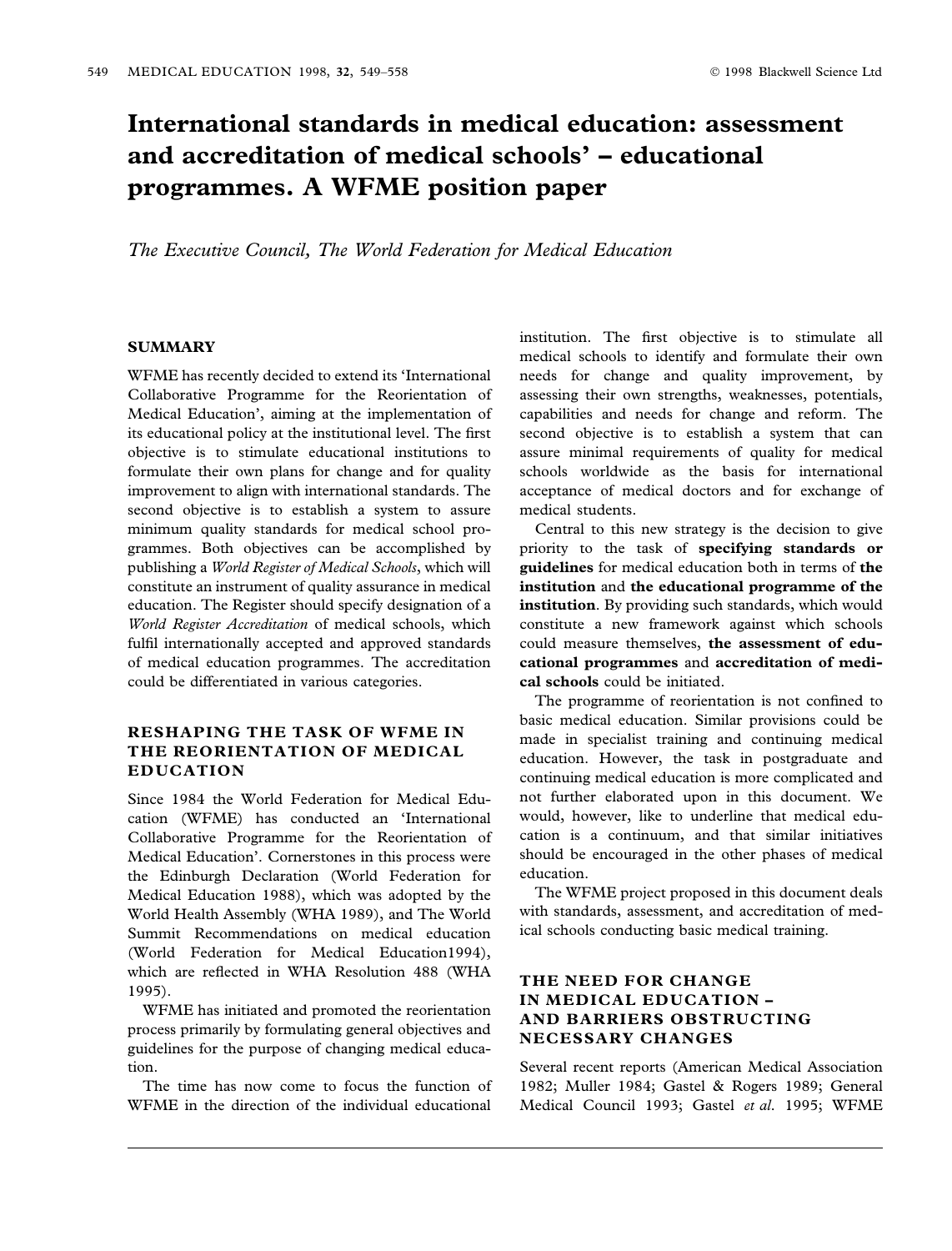1994) have described the need for radical changes and innovations in the structure and process of medical education. Such changes are needed to prepare doctors for the needs and expectations of society, to cope with the explosion in medical scientific knowledge and technology, to inculcate physicians' ability for lifelong learning, to ensure training in the new information technologies, and to adjust medical education to changing conditions in the health care delivery system.

The World Health Organisation has on several occasions (WHO 1991, 1995, 1996; WHA 1995) advocated the need for change. They have proposed a series of activities intended to meet the current and future requirements of society, including the importance of understanding the circumstances of doctors' function in society and the need for interprofessional collaboration.

Based on the collection of available reports and declarations, a summary of recommendations and strategies, which are in accordance with previous WMFE declarations (WFME 1988; WFME 1994), is described in Tables 1, 2 and 3.

Although the need for changes in medical education along these lines has been confirmed in many fora, development proceeds slowly. What are the reasons for this inertia? There are probably many detailed explanations, determined by political, socio-economic and cultural realities. Others must be seen as institutional or personal factors, the main obstacles to change being conservatism of faculty staff and inertia, lack of definite educational budgets, insufficient supervision of the educational programmes, lack of incentives for teaching activities and insufficient leadership and management of institutions.

Despite this overall reluctance to adopt radical changes, it is fair to say that, during the last two decades, new approaches to medical education have been implemented in many countries and at many schools.

## THE CONTEXT OF QUALITY ASSESS-MENT IN MEDICAL EDUCATION

## International standards

Universities and other institutions of higher education have not customarily been questioned about the relevance, efficiency or quality of their own educational programmes. Institutional autonomy has been a fundamental principle with each institution formulating its own goals and creating its own educational programme. Diversity of educational programmes has even been considered an independent goal.

In North America, a system of assessment and accreditation of medical schools has been in operation during most of this century (Kassebaum et al. 1997a; Association of American Medical Colleges & American Medical Association 1997). Some countries in Europe, for example the United Kingdom, Holland and the Nordic Countries, have established agencies for the systematic evaluation of medical school programmes. Furthermore, Australia and New Zealand have a well-developed accreditation system (Australian Medical Council 1998), and a process of national accreditation has been initiated in Mexico (Cordova et al. 1996) and other Latin American countries and Malaysia.

It is difficult to conduct international comparisons between programmes in medical education, yet common core standards exist. One part of such core standards arises from the common scientific basis; another is the global task of educating with the purpose of solving health care problems.

In most countries, evaluation of the results of the educational process is restricted to internal examinations based on academic criteria. The use of external examiners in the examination systems in some countries is a modest modification of the tradition that medical education is not evaluated in a wider context.

An important aspect of measuring outcome in medical education is the use of comparison. One way of doing this is the utilization of national board examinations as a licensing instrument, for example, the US Medical Licensing Examinations. At the same time as allowing comparison, it is a means of quality assurance requiring each individual school to meet minimum standards of quality.

The World Federation for Medical Education has long emphasized that medical education must be viewed in the context of health care delivery, and that health needs should be considered more seriously in the planning of medical educational programmes. WFME has thus taken the same position as WHO, UNESCO, and UNICEF. However, social accountability is still insufficiently reflected in the programmes of medical schools (Boelen & Heck 1995).

The specific health care needs of the national population differ around the world. Although this statement is generally accepted and supported by many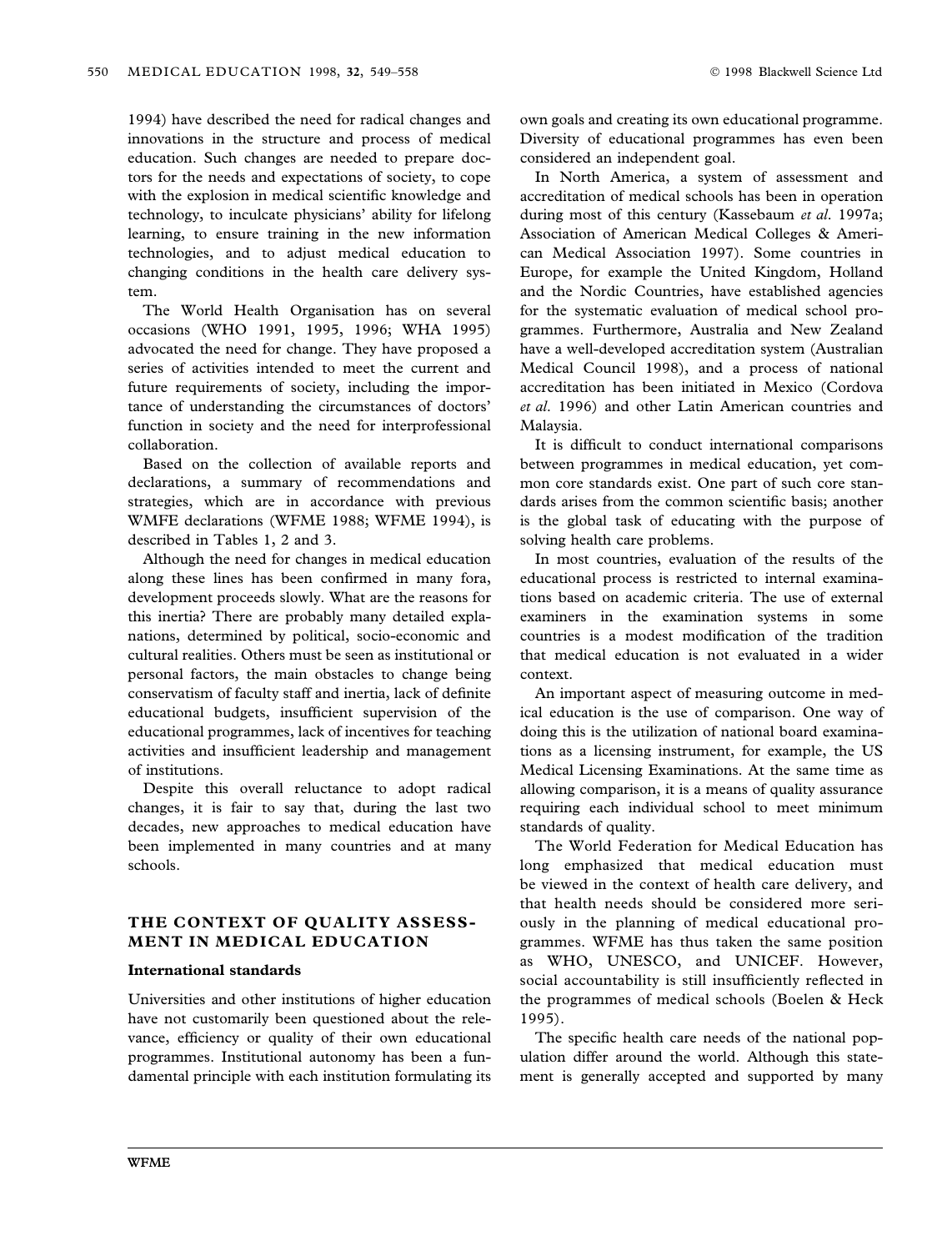Table 1 WFME recommendations on aims and content in medical education

- Academic and practical professional competencies must be balanced. Skills, attitudes, communication abilities, and judgements in clinical work are just as important as the understanding of the basic biological mechanisms.
- In order to prevent curriculum overload a core curriculum should be defined and the content supplemented by options.
- Medical education should in its programme, besides leading to acquisition of the basic biomedical, psychosocial and clinical knowledge and skills that are necessary to care for the ill, also contribute to the prevention of diseases and promotion of health of the well.
- Health needs of the society should be given higher priority than today in the planning of the educational programme.
- Medical education must adapt to changes in the spectrum of diseases, changes in demography, and changes in the health care system. A part of the curriculum must take place in the primary health care sector.
- Introduction in research methodology and electives must be part of the curriculum.
- Future doctors should be trained in teamwork.
- The various phases of medical education, i.e. basic, research, general postgraduate, specialist, and continuing medical education, must be coordinated.
- In medical schools, teaching skills of faculty staff should be given the same credit as research, and indicators of educational competence must be identified.
- Deans, associate deans and others with responsibility for the medical curriculum must prove from their own attitudes and behaviour that medical education has the same high priority and status as research.
- Medical faculties must establish a central curriculum committee responsible to the dean with the right to form an integrated curriculum and select methods of education and examination.
- Medical education should have its own defined budget with expenses related to specific areas in the same way as funds are allocated for research.

forces, appropriate and relevant strategies and methods that can reflect this connection have not been widely used and it is still not clear how local health needs are taken into consideration in curriculum planning in medical schools. The impact of these efforts has been small on an international scale. Government regulation of higher education has only in fluenced the medical curriculum in very general terms; and the division of responsibility between ministries of education and ministries of health can result in profound gaps in the political governance of medical education.

Table 2 WFME recommendations on the learning process in medical education

- Medical education should develop analytical abilities and prepare the doctor for self-directed life-long learning.
- The students should be active and personally responsible for their learning process. Lectures must be diminished in number to allow for active learning in small group settings, one example being problem-based learning.
- Medical education must to the greatest possible extent integrate basic and clinical disciplines with a focus on key principles. Students should meet patients early on.
- Teachers in medical education must have a reasonable level of teaching skills and sufficient time to supervise and teach, as well as to function as mentors to individual students.
- Teachers' knowledge of other disciplines must be increased in order to assure an integrated curriculum.
- An essential part of medical teaching should be given by teachers with a background as medical doctors.
- Medical education must offer instruction in the use of information technology in scientific as well as in clinical practice so that the students can learn to use bibliographic databases, computer-assisted decision making, etc.
- Internationalization such as exchange programmes or electives at foreign medical schools should be part of the programme.

The outcome of medical education, seen in relation to specific health care issues, will be different in various parts of the world. At the educational level, there are great variations due to differences in economic conditions (such as physical equipment, learning materials and manpower resources), academic tradition, and culture. Also, at the level of organization of health care, there are fundamental differences from region to region

Table 3 WMFE recommendations on assessment methods in medical education

- Examinations should reflect the curriculum regarding biomedical knowledge, clinical skills, attitudes and judgements.
- Both formative evaluation and summative examination methods are necessary.
- The number of examinations should be limited in order to prevent overload of the curriculum.
- Integration of the curriculum should be stimulated by the examination process.
- Changes introduced in medical education must be evaluated. Quality control includes evaluation of the outcome in relation to the function as a doctor and the needs of society.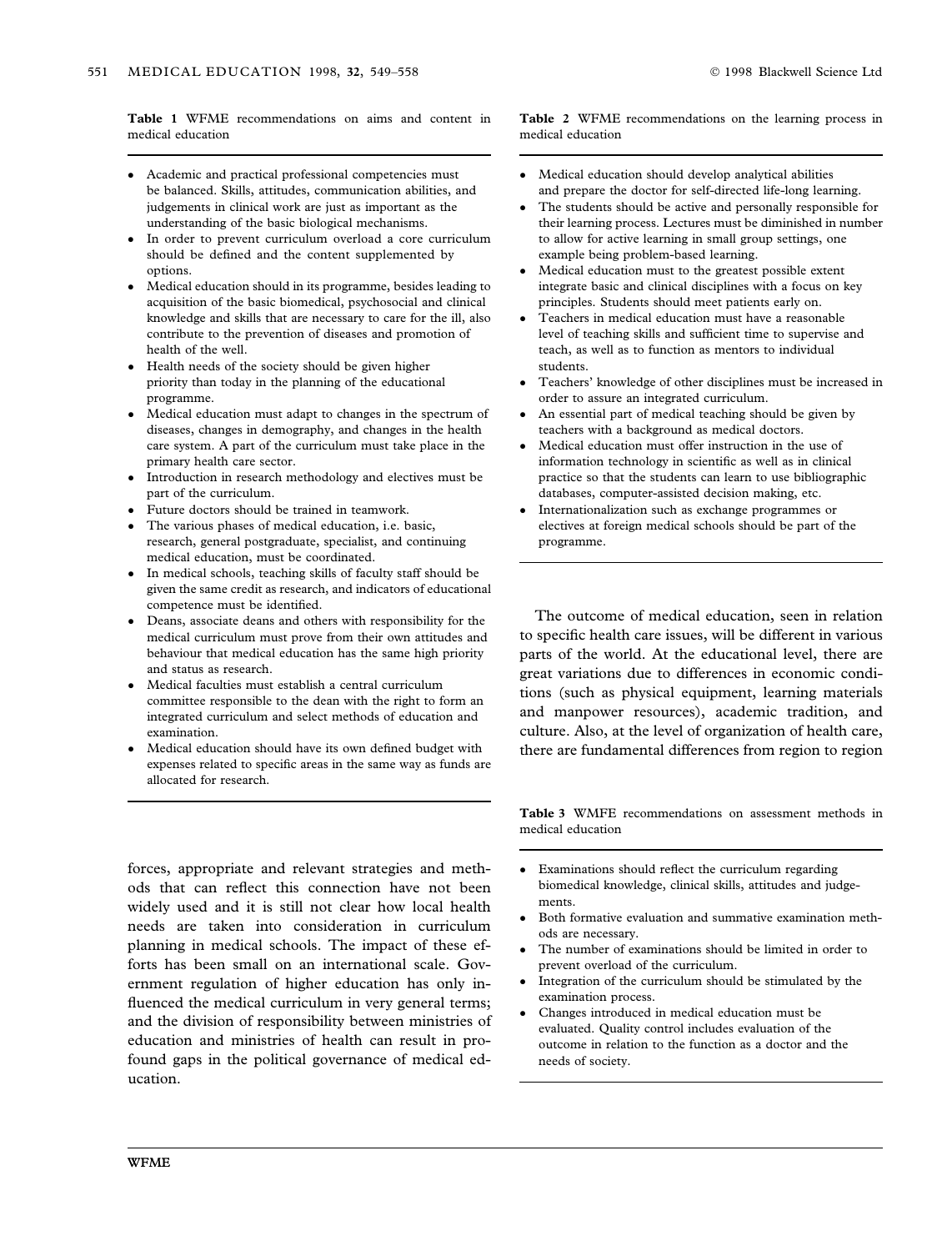of the world. The organization of health care delivery has its own influence on the conditions for, and the settings of, medical education.

Medical education and practice have always been international in focus and scope. Significant influence on the development of medical education has come from international communication among scientists and clinicians in the medical world (Stevens 1995). The `industry' of medical communication, ranging from world conferences with international participation, to smaller meetings at a local level, and written and electronic communication through scientific journals and newspapers, all contribute to the internationalization of standards in medical education.

Another feature is the migration of students and doctors throughout the world. This phenomenon, which might increase in the next century, contributes to setting standards in the practice of medicine, and raises demands of migrating doctors to meet relevant minimum competencies.

In this connection, the value of a 'global core curriculum' in medical education should be investigated. However, such core elements should be considered at different levels. Globally, the core can only contain the most fundamental theory and practice of medicine such as elements from the basic biomedical, behavioural and social sciences, general clinical skills, clinical decision skills, communication abilities and medical ethics. This set of core elements should be modified or supplemented according to regional, national and institutional needs in keeping with differences in culture, teaching traditions, disease distribution, health care delivery and resource provisions. At the institutional level, the core will then be supplemented by a set of options determined by factors such as local health problems, local institutional strengths and student choices.

The balance between core and options is not a fixed equation, and the balance will vary from region to region. It is likely that there will be more options in better developed regions and a core-dominated curriculum in less developed areas. For example, the present balance of 60% core and 40% options at Harvard medical school (personal communication) may not be appropriate everywhere.

An attempt to describe common guidelines in undergraduate medical education has been made in the European Community where the establishment of a quality control assessment system (Advisory Committee on Medical Training 1992) is also advocated.

What is certain is that the medical community is engaged with the need for definition of criteria of medical competence and with regulations for recognition of doctors educated in other countries. A future global standard could facilitate adequate worldwide migration, and, at the same time, set limits on the migration of those physicians who do not meet acceptable professional standards.

The endeavour to investigate standards of medical education worldwide faces problems, due to the educational differences among countries and regions at both undergraduate and postgraduate level. One well-known example is the difference in duration of undergraduate medical education programmes and the different criteria for selection of students.

With the explosion in the number of medical schools occurring in the last half of the 20th century, in total now exceeding 1400 worldwide, the differences in institutional structure, curriculum content, and teaching methods have increased greatly. To offer medical education at a sufficiently high level is expensive in terms of both money and manpower. Medical schools must have a certain time to draw up and consolidate their educational programme, and the continuation of this `high-quality product' is dependent on a well-established research environment. Many of the new schools have been established too `thinly', without adequate academic, institutional and financial resources, the foundation often being driven by political influence and personal ambitions. A new trend has been the rise of commercialized medical education in the form of `for profit' medical schools, the main goal of which is the easy and convenient production of graduates. These schools particularly attract students who are academically unqualified to enter well-established schools, but who are affluent. Besides the disruptive effect of this development on the quality of medical education, it also interferes with attempts to rationally plan medical manpower in a country or region.

The need to document quality and to describe the expected outcome of medical education is underlined by public expectations and demands specified and expressed by the media and politicians. This development is closely connected with a general rise in the level of education in the population. It is also connected to the societal demand for value for money from the health care system and from investors in medical education.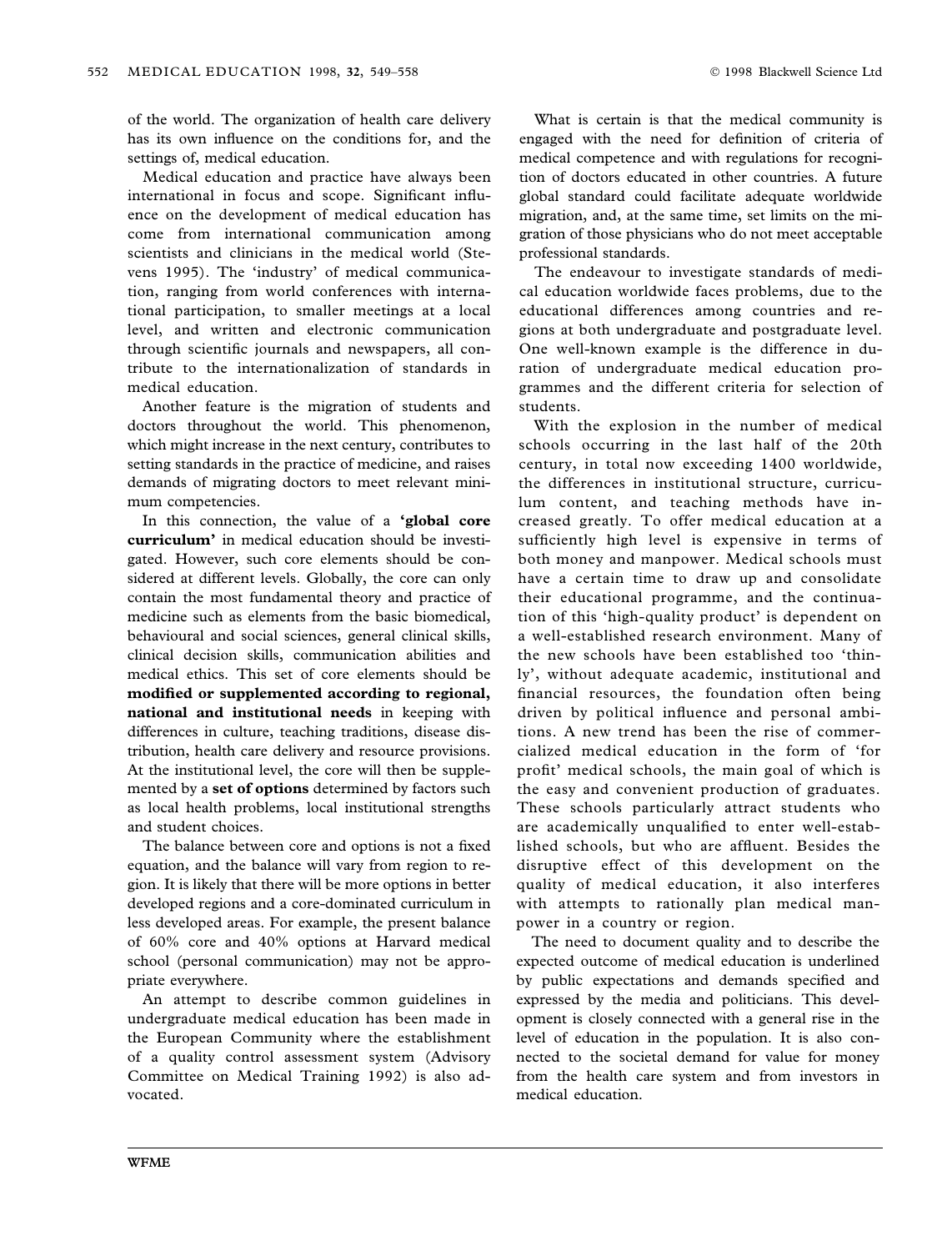#### Methodology

Methods for systematic evaluation of higher education have been developed in recent years. Internationally, different principles have been adopted by various countries and the results obtained have been wideranging.

The variety of interests in this field have to be kept in mind. Governments need some kind of steering mechanisms for monitoring the increasingly decentralized field of higher education, which in many countries is heavily supported by state funding. National or international evaluation agencies can monitor programmes and institutions and thereby provide some indications of the quality level of higher education in the country.

With the existing autonomy of institutions of medical education the presidents, deans and governing boards are often faced with difficult decision making. Systematic evaluation can provide institutions with data about their study programmes, reflecting institutional goals and realities, which can be useful in planning and setting priorities.

Students and health care institutions also need insight into the strengths and weaknesses of study programmes and in the professional qualities of graduates (the product). Students gain a basis from which to choose the appropriate school, and employers obtain information about the competencies of their medical workforce.

In many countries, it is the tradition for institutions offering medical education to be based on high research attainment. It should be carefully considered whether evaluation of medical education in a particular school should include evaluation of the contribution of research to teaching and learning in order to secure a high level of scholarship of future doctors.

Important targets for conducting evaluation are shown in Table 4.

The focus for evaluation can be specified as follows. **Programme evaluation** measures only the quality of educational programmes within an area or group of disciplines, often on a national basis. Normally the research aspect is left out.

Institution or faculty evaluation measures the quality of total structure and activities of institutions, including administration, economics, other resources, research, education facilities and quality assurance mechanisms.

Auditing or Higher Education Quality Control is a method which intends to evaluate to what extent relevant mechanisms for assuring quality have been Table 4 Targets for the conduction of evaluation of medical education programmes

- Mission for the institution.
- Objectives for the education being offered.
- Structure of the educational programme.
- Content of the programme.
- Oedagogical principles.
- Teaching methods.
- Learning material.
- Skills acquisition (laboratory and clinical training).
- Assessment means.
- Outcome measurements.
- Physical facilities (libraries, lecture halls, group rooms, laboratories, etc.).
- Capacity for clinical teaching (hospitals, general practice, ambulatory settings, etc.).
- Learning environment (service and student culture).
- Information technology and networking.
- Management of the programme in terms of administration and decision making.
- Admission criteria; number of students.
- Teacher qualifications.
- Student support and counselling.
- Ongoing mechanisms for quality control.<br>• Internationalization (exchange of student
- Internationalization (exchange of students, etc.).

established and how effective they are. This method also investigates whether measurement of quality is part of the institutional culture and development of the product.

Over time, all three strategies of evaluation should complement and support each other.

Accreditation can be targeted towards the institution as a whole or towards the three areas of function: research, education and service. The method requires identification and definition of a number of minimal requirements relating to the standards. Accreditation of educational programmes comprises issues such as numbers and qualifications of teachers, financial circumstances and teaching facilities and material as well as the educational programme in terms of curriculum content, teaching methods, assessment methods, etc.

The standards defined are often derived on the basis of consensus between educators, students, professional organizations, and governmental and public interests. The overall goal is to define competent doctors, who can serve the needs of the society. In this connection there is a need for better methods and more extensive use of outcome measurements. Is the doctor adequately prepared for the task?

In medicine, accreditation of educational programmes signifies that national standards for structure, function and performance are met by a medical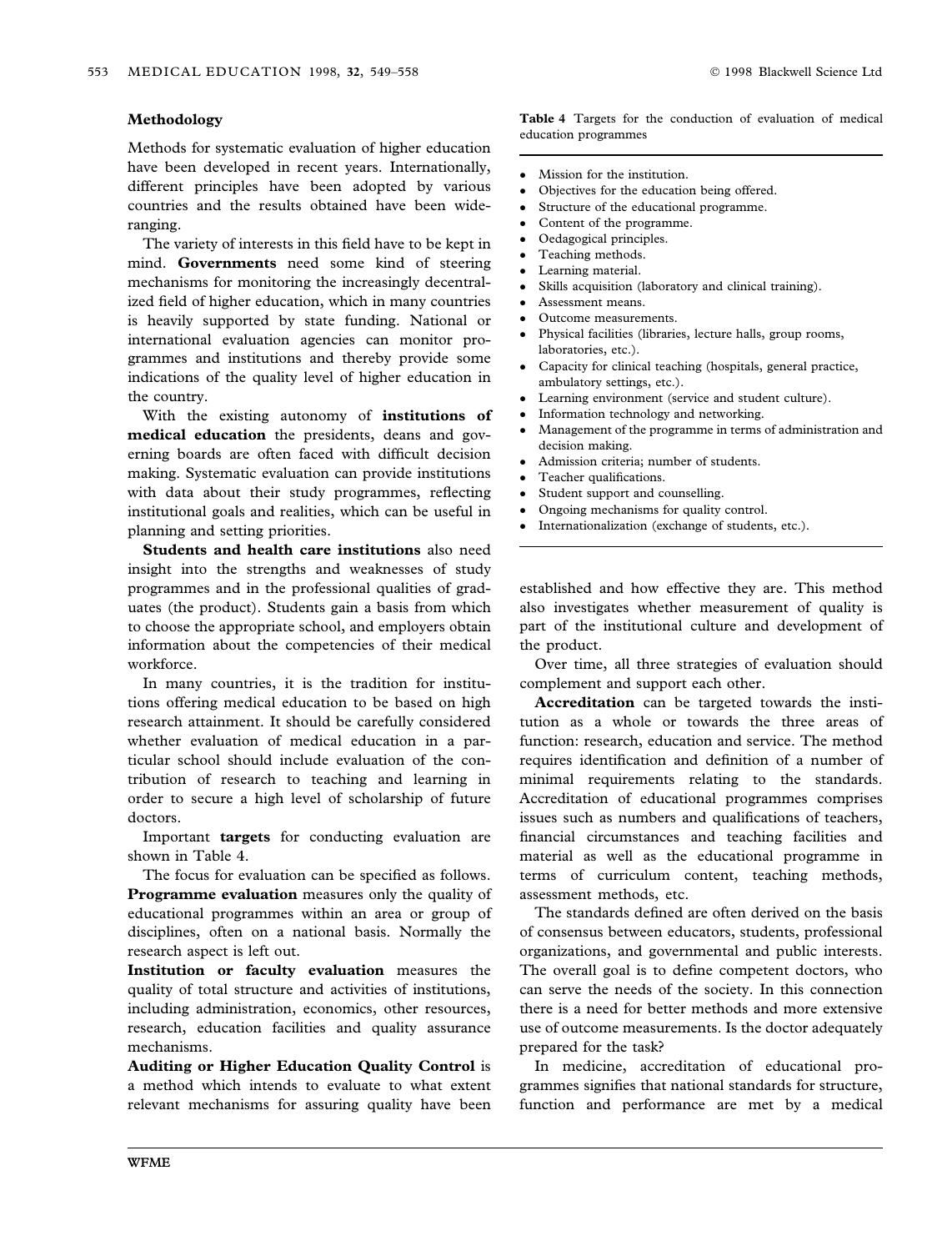Table 5 Themes to be covered by the accreditation process

- Representation and characterization of major decision makers.
- Committee structures.
- Review processes, evaluation and feed-back.
- Staff appraisal.
- Allocation of support to individual teachers and departments.
- **Management and development strategies.**
- Financial control and business planning process.
- Infra and inter departmental communication.
- Social accountability and integration with the community.

education institution's programme leading to the MD degree (undergraduate medical education, in some countries MB) or qualifications as a specialist in one of the recognized medical specialities (postgraduate training).

The process of accreditation normally involves the following elements: (1) data collection about the institution (Table 5); this may encompass questionnaires to various groups, for example students and/or recent candidates; (2) a self-evaluation process conducted by the leaders, educators, administrators and students of the institution; (3) institution visit by external experts; (4) the production of a report by the evaluation body, and (5) final decision by a duly constituted authority on accreditation.

## INTERNATIONAL REGISTRATION AND ACCREDITATION AS A TOOL TO IMPLEMENT QUALITY

An overview of medical education in the late 20th Century (Sajid et al. 1994), covering a large part of the world, is a valuable source in comparative studies.

Until now, the only global registration of medical schools is the World Directory of Medical Schools (WHO 1986). In the latest edition, medical education institutions and programmes are presented in a very condensed and standardized form based on information delivered by national authorities. Detailed information about objectives, curriculum content, balance of disciplines, teaching methods, evaluation methods, or outcome and results of the education programme are not provided. Furthermore, the information has not been controlled and the programmes not subjected to any quality assessment. The next edition of the World Directory of Medical Schools, now under preparation on the basis of a more elaborate questionnaire, will include information about existing national assessment and accreditation systems.

A more versatile way of collecting information on medical school curricula has recently been presented by Eysenback et al. (1998) using data compiled and made accessible via the World Wide Web.

The intention of this WFME background paper is to describe the need to develop instruments to document the quality of medical education which should not only give basic information, but, in addition, should provide qualitative descriptions of school programmes based on assessment and an international accreditation system.

It is a general experience that change and development can be initiated more easily when outside experts are consulted. This principle is often used by governments calling upon international agencies. Limited experience with evaluation of higher education seems to indicate similar value of external peer reviewers used in relation to self-evaluation procedures. In fact, the mere decision to start an evaluation process seems to initiate a climate for initiatives to be taken by the responsible leaders of the institutions.

A lasting gain of any accreditation procedure is the systematic data collection related to the management of the educational programme. This is useful for the continuing quality measurement in the individual institution.

It should be emphasized that quality does not imply accordance with a single formula. One concern with accreditation systems could be the risk of uniformity of educational programmes. However, experience shows that accreditation does not lead to identical programmes, but to the underlining of different profiles of education within the defined standards.

To supplement the qualitative profile, a quantitative dimension can be added in the form of grades ranging from excellent to not acceptable. This can help students in their choice of medical school to which to apply.

The real value of accreditation is not control, but the initiation of formative processes which results in quality improvement on the institutions' own premises. Experiences with evaluation of medical school programmes show that the process has started a profound discussion and interest in self-evaluation in individual schools. This has very often led to substantial changes, carried out by the school independently of the final assessment report.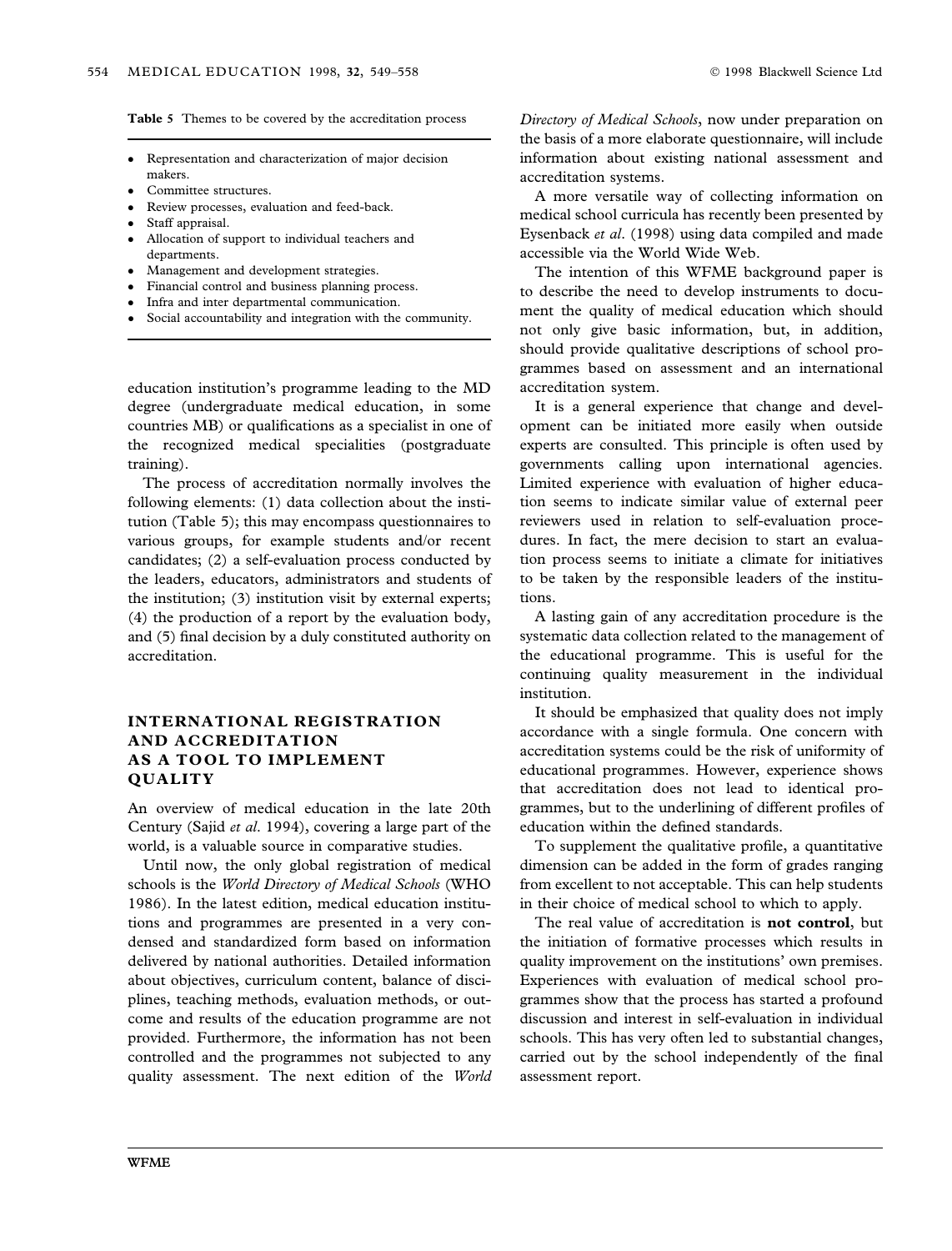The influence of a national accreditation system is documented by Kassebaum et al. (1997b). A correlation was shown between the criticisms appearing from the accreditation results and curriculum renewal. This renewal process was supported by grant funds from national foundations promoting reforms. Accreditation works because of the process of evaluation, including the establishment of national goals for medical education and national standards for accreditation; it includes (1) a process of internal (self-) assessment; (2) on-site peer review by a panel of experts, and (3) decision making by a national accreditation commission.

## RECOMMENDATIONS FOR FUTURE ACTIONS. THE ROLE OF WFME

Only a minority of the more than 1400 medical schools worldwide have been subjected to external assessment and accreditation procedures. This gives rise to major concern about quality when seen in relation to the welldocumented need for reforms in medical education. The explosion in the number of new schools adds to the problem.

The arguments presented demonstrate that undergraduate medical education from an international perspective is in need of the introduction of a quality-assuring instrument. Two main purposes should be fulfilled. One is to facilitate the implementation of the changes and innovations which have been advocated by international organizations and leading educators, but which for many reasons have been insufficiently incorporated in education programmes. The second is to safeguard and enhance the quality of medical education to ensure that the increasing internationalization in medicine can continue by supplying national authorities, and potential students, with valid information about the realities of medical education programmes in other countries.

Although it might be controversial to use a ranking system allowing individual schools to compare with each other, WFME believes that comparing medical school educational programmes to internationally approved standards, and publishing the results, would stimulate individual schools to work more dynamically with educational reforms. In addition to the accreditation result, the dialogue among teaching staff at the individual medical school and the site visitors conducting their investigation will be valuable.

Institutional self-evaluation of education programmes has potential for demonstrating the demand for reforms and should be used systematically as a quality-assuring instrument. With respect to measurement of quality in medical education, guidelines for self-assessment with a focus on the need for adjustments of medical education programmes to health needs have been presented (Boelen et al. 1992).

Regarding internationalization, the authorities at present generally have limited documentation for their evaluation of the educational background of foreign medical students who are seeking access to continue undergraduate medical education, and of foreign medical doctors who want to obtain a license to practise medicine or the opportunity to enter postgraduate training. Great variation is seen in the ways in which national authorities tackle this situation. The most elaborated system is in the United States, in which systematic evaluation of visiting physicians has been developed during the last 40 years by the Educational Commission for Foreign Medical Graduates (ECFMG) (Gary et al. 1997).

In countries other than the USA, the methods followed to assure the necessary competencies of foreign applicants are generally less systematic and safe, and to a great extent subjected to variations determined by traditions and specific knowledge about the education systems in other countries. Documentation regarding medical education and certification will normally be supplemented by requirements to pass examinations in at least some disciplines of medicine as well as a language test when relevant.

From the point of view of guarantee to the authorities regarding sufficient competencies of doctors educated abroad, systems presently in use are not adequate for control and local assessment of applicants. On one hand, it is not documented what is obtained by adding new examination requirements in biomedical and clinical medicine to those already fulfilled at international medical schools of equal standard and comparative programmes. On the other hand, even the most scrupulous administrative practice with respect to the achievement of documentation from other countries will not safeguard against deficiencies in competencies, a problem which is only partly solved by examinations that mainly measure theoretical knowledge.

WFME considers that there is a great need for an International Register of Medical Schools. In this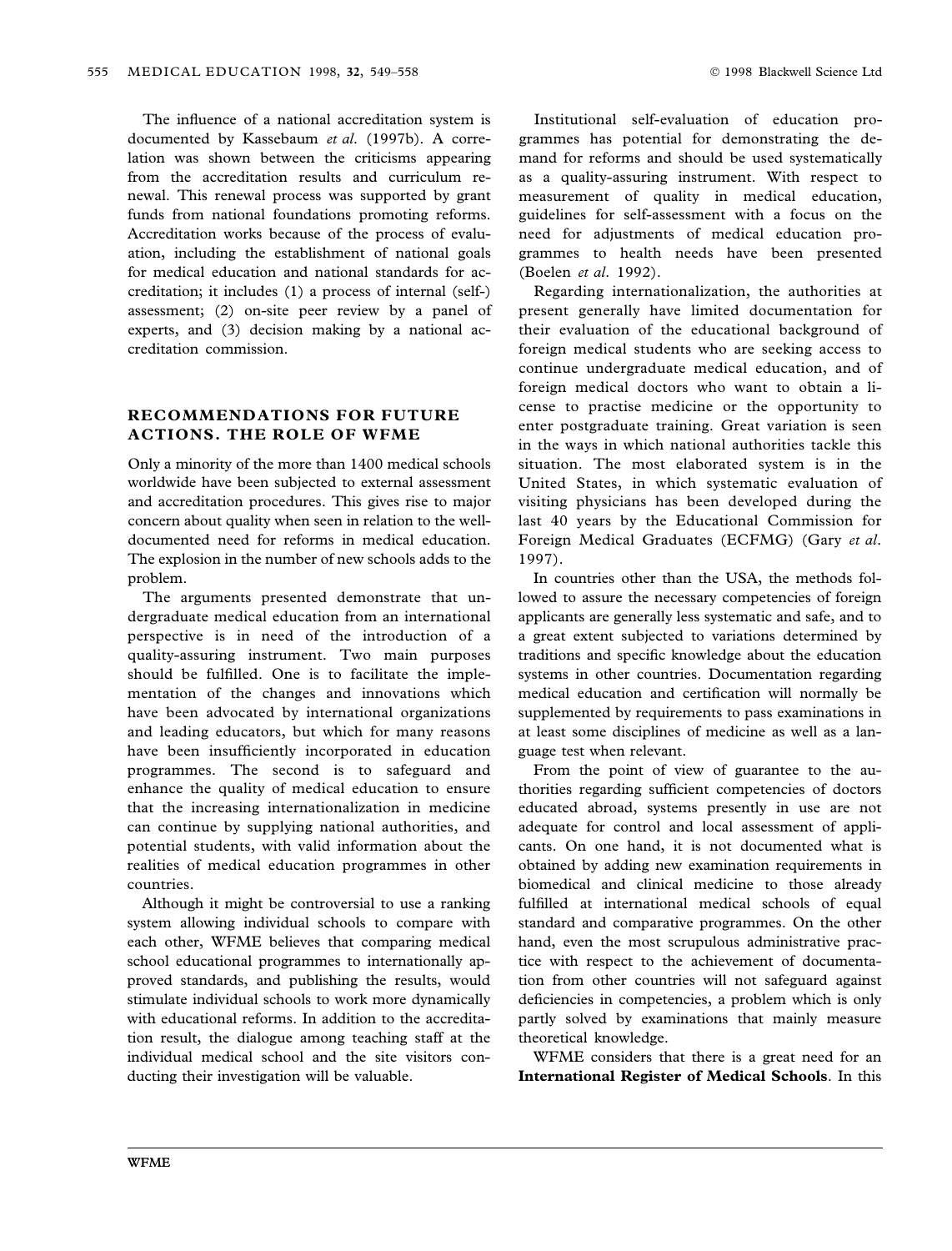context the possibility of developing the World Directory of Medical Schools into an effective quality information document in international medical education should certainly be considered. The World Register should continue with the present method of listing all medical schools based on basic information obtained from national authorities. The information provided, which serves as a foundation for foreign students and authorities in other countries, could well be extended to give information about addresses, names of relevant contact persons, etc. The development proposed implies that, in addition, those medical schools fulfilling internationally approved criteria for medical educational programmes could be designated as a 'medical school with an accredited medical education programme'.

Such a 'World Register Accreditation' of a medical school programme awarded by an International Board of Accreditation would be a guarantee that the programme has been assessed by an international expert committee and found to fulfil minimal requirements and meet accepted standards. Such recognition will signify that the international reform programme either has been incorporated or that serious initiatives to do so have been taken. Consequently, the Register could catalyse the WFME reorientation programme.

Accreditation could be further differentiated as 'excellent', 'good' or 'acceptable'.

Knowing that the definition of minimum standards can have a levelling effect on quality, all evaluations should include guidance on how the programme could be improved  $-$  even the excellent ones. In this way, the aim would be towards excellence in medical education, not for a minimum standard. To obtain further information, individual schools could be encouraged to add information about particular curricular features, educational strategies or innovative approaches.

World Register Accreditation must be based on voluntary assessment. In a world influenced by market mechanisms, external approval might attract grants and facilitate student recruitment to the school. The development of an international accreditation system, as proposed, will be a demanding and challenging process, which WFME and its Regional Associations must commit itself to in close collaboration with other relevant partners in international medical education. These parties include WHO, UNESCO, the World Medical Association (WMA), the Network of Community-Oriented Educational Institutions for Health Sciences and the International Federation of Medical Students Associations (IFMSA); foundations concerned with the promotion and quality of medical education. In this connection, it will be important to build on the experiences already gained by agencies around the world which have been involved in assessment and accreditation of medical schools. It should be emphasized that existing national or regional accreditation systems of high quality should be adopted by the International Board of Accreditation of the World Federation for Medical Education.

# ACTION PLAN

- The first phase. International discussions among experts in medical education should lead to consensus about accreditation standards. Such standards would be formulated globally in accordance with the recognition that science and practice of medicine, despite their variability around the world, are founded on a core of concepts. The need for regional and national additions, exceptions and modifications will be taken into consideration. The intention is emphatically **not** to apply one uniform set of standards leading to any single prototype of doctor in the whole world.
- The second phase will be communication of the emerging accreditation criteria through an international debate utilizing conferences, workshops, journals, newsletters, and the Internet, with the purpose of achieving general acceptance of such standards among schools, authorities and organizations.
- The third phase will be establishing experiments with accreditation procedures in the form of pilot studies in all six regions of WFME. These will include initiation of institutional self-evaluation and the appointment of national and regional expert panels to undertake institutional surveys.
- The main intention of the fourth phase will be the establishment by WFME of an International Board of Accreditation with the responsibility of evaluating accreditation reports and making decisions regarding designation of 'World Register Accreditation'. The Board should be broadly based with members representing medical schools, medical educators, health authorities, the practising profession, and medical students. The accreditation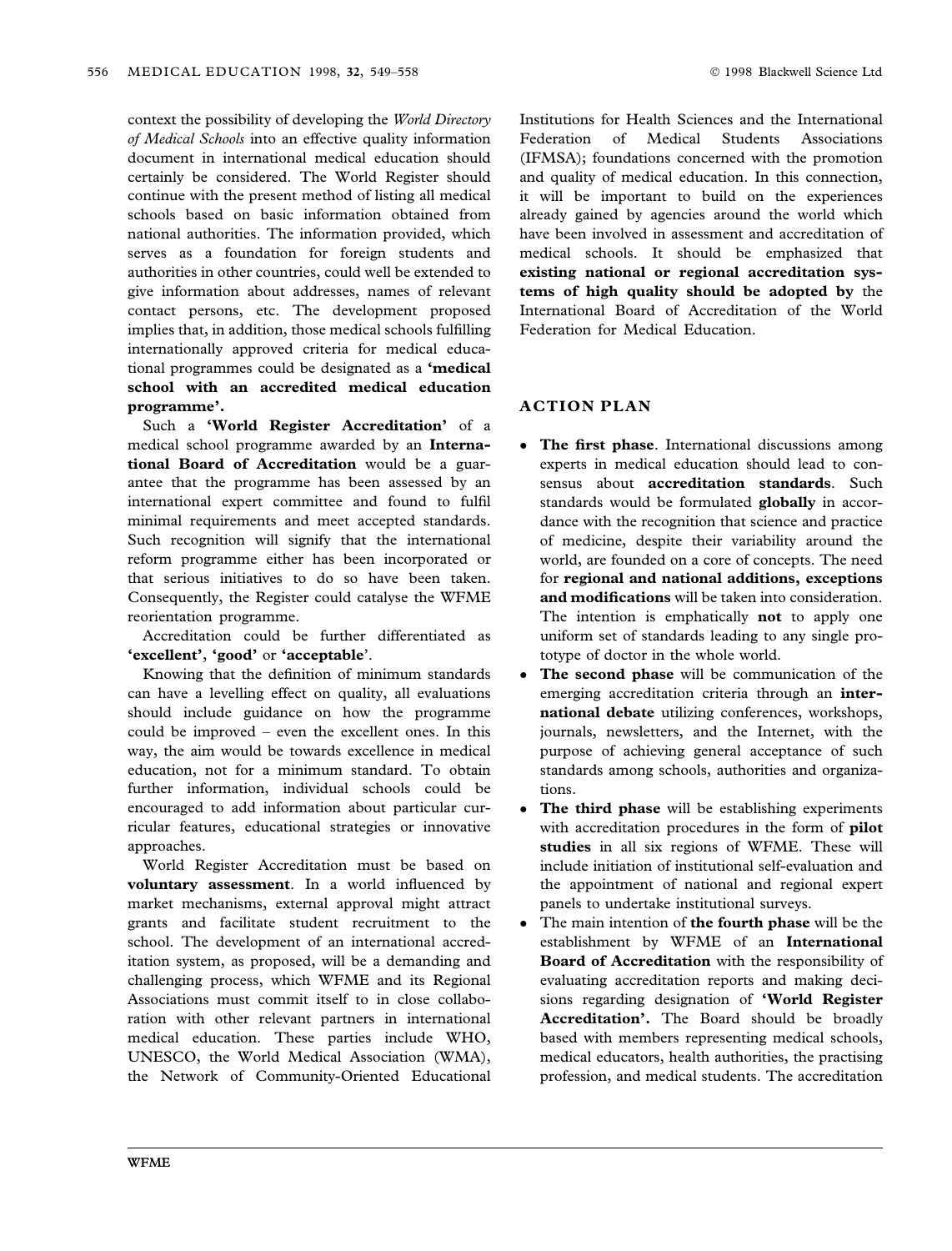Table 6 Protocol for the WFME collaborative project: International Standards in Medical Education. Assessment and accreditation of medical schools' educational programmes

- Preparatory inquiries will be initiated with international authorities in health and higher education, such as WHO and UNESCO, as well as other relevant organizations and institutions.
- Political and financial partners for the project will be sought.
- Experience from existing assessment and accreditation systems will be incorporated.
- A procedure for definition of global and regional standards for medical education programmes will be initiated, addressing the need to establish a national consensus for educational standard setting, assessment, and accreditation. In this process WFME will act as the catalyst.
- International communication and discussion of results from WFME initiatives will establish regional and national consensus about standards.
- Accreditation pilot projects will be conducted in the six WFME regions based on institutional self-evaluation and peer reviews by expert panels.
- An International Board of Accreditation will be established with responsibility for evaluation of reports and designation of a `World Register Accreditation'.
- A central or mobile secretariat of evaluation experts will be established to ensure quality in the accreditation programme.

will be conducted based on **voluntary** request from the institutions concerned.

WFME proposes a **Protocol** for the process that will require the Federation to undertake a number of steps (Table 6).

### REFERENCES

- Advisory Committee on Medical Training (1992) Report and Recommendations on Undergraduate Medical Education. Commission of the European Communities. Doc. III/F/5127/3/92.
- American Medical Association (1982) Future Directions for Medical Education. A Report of the Council on Medical Education. American Medical Association, Chicago.
- Association of American Medical Colleges (Study Director Rappleye W C) (1932) Final Report of the Commission on Medical Education. Association of American Medical Colleges, New York.
- Association of American Medical Colleges (1993) Educating Medical Students: Assessing Change in Medical Education the Road to Implementation (ACME - TRI Report). Academic Medicine 68 (Suppl. 6).
- Association of American Medical Colleges and American Medical Association (1997) Functions and Structure of a Medical School. Standards for Accreditation of Medical Education Programs leading

to the M.D. Degree. Liaison Committee on Medical Education, Washington DC & Chicago.

- Australian Medical Council (1998) Guidelines for the Assessment and Accreditation of Medical Schools, 2nd edn. Australian Medical Council, Canberra.
- Boelen C, Bandaranayake R, Bouhuijs P A J Page G G & Rothman A I (1992) Towards the Assessment of Quality in Medical Education. WHO/HRH/92.7, Geneva.
- Boelen C & Heck J E (1995) Defining and Measuring the Social Accountability of Medical Schools. WHO, Geneva.
- Cordova J A, Aguirre E, Hermndez A, Hidalgo V, Domnguez F, Durante I, Jess R & Castillo O (1996) Assessment and Accreditation of Mexican Medical Schools. Medical Education 30, 319±21.
- Eysenback G, Cloos J-M, Jacobsen C T & Antepohl W (1998) An International Database on Medical Education: The European Medical School Information System (EMSIS). Medical Education 32, 231-8.
- Gary N, Sabo M M, Shafron M L, Wald M K, Friedman Ben-David M & Kelly W C (1997) Graduates of Foreign Medical Schools: Progression to Certification by the Educational Commission for Foreign Medical Graduates. Academic Medicine 72, 17-72.
- Gastel B & Rogers D E (eds) (1989) Clinical education and the doctor tomorrow. In Proceedings of the Josiah Macy Jr Foundation National Seminar on Medical Education. New York Academy of Medicine, New York.
- Gastel B, Wilson M P & Boelen C (eds) (1995) Toward a global consensus on quality medical education: serving the needs of populations and individuals. In Proceedings of the 994 WHO/Educational Commission for Foreign Medical Graduates Invitational Consultation, Geneva, 3-4 October 1994. Academic Medicine 70 (Suppl.).
- General Medical Council (1993) Tomorrow's Doctors. Recommendations on Undergraduate Medical Education. The Education Committee of the General Medical Council, London.
- Kassebaum D G, Cutler E R  $&$  Enger R H (1997b) The influence of accreditation on educational change in US medical schools. Academic Medicine 72, 1128-33.
- Kassebaum DG, Eaglen RH & Cutler ER (1997a) The objectives of medical education: reflections in the accreditation looking glass. Academic Medicine 72, 648-56.
- Muller S, Sajid A W, McGuire C H, Veach R M, Aziz L R & Gunzburger L K (eds) (1994) International Handbook of Medical Education. Greenwood Press, Connecticut & London.
- Stevens R A (1995) International Medical Education and the Concept of Quality: Historical Reflections. Academic Medicine 70 (Suppl.).
- WHA (1989) WHA Resolution 42.38. WHO, Geneva.
- WHA (1995) Reorientation of Medical Education and Medical Practice for Health for All. WHA Resolution 48.8. WHO, Geneva.
- WHO (1986) World Directory of Medical Schools, 6th edn, with Supplementary Information Received in 1988-96. WHO, Geneva.
- WHO (1991) Changing Medical Education: An Agenda for Action. Unpublished Document, WHO, WHO/EDUC/91.200, Geneva.